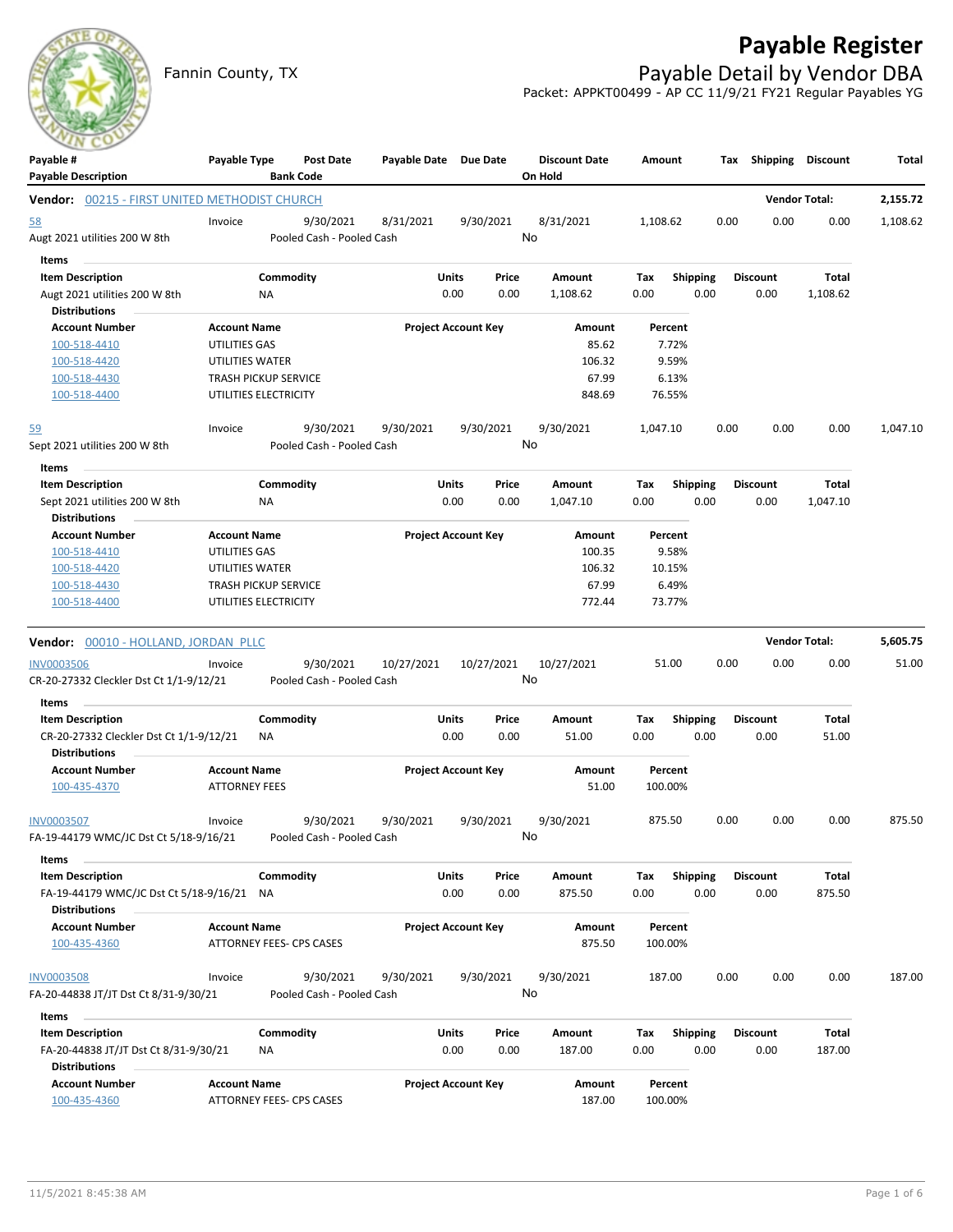| Payable Register                                                                       |                                             |                 |                                        |                       |                            |    |                                 |             |                 |      | Packet: APPKT00499 - AP CC 11/9/21 FY21 Regular Payables YG |                |        |
|----------------------------------------------------------------------------------------|---------------------------------------------|-----------------|----------------------------------------|-----------------------|----------------------------|----|---------------------------------|-------------|-----------------|------|-------------------------------------------------------------|----------------|--------|
| Payable #<br><b>Payable Description</b>                                                | Payable Type                                |                 | Post Date<br><b>Bank Code</b>          | Payable Date Due Date |                            |    | <b>Discount Date</b><br>On Hold | Amount      |                 |      | Tax Shipping Discount                                       |                | Total  |
| INV0003509                                                                             | Invoice                                     |                 | 9/30/2021                              | 10/28/2021            | 10/28/2021                 |    | 10/28/2021                      |             | 68.00           | 0.00 | 0.00                                                        | 0.00           | 68.00  |
| CR-18-26659 Stovall Dst Ct 5/12-9/30/21                                                |                                             |                 | Pooled Cash - Pooled Cash              |                       |                            | No |                                 |             |                 |      |                                                             |                |        |
| Items                                                                                  |                                             |                 |                                        |                       |                            |    |                                 |             |                 |      |                                                             |                |        |
| <b>Item Description</b>                                                                |                                             | Commodity       |                                        | Units                 | Price                      |    | Amount                          | Tax         | <b>Shipping</b> |      | <b>Discount</b>                                             | Total          |        |
| CR-18-26659 Stovall Dst Ct 5/12-9/30/21<br><b>Distributions</b>                        |                                             | ΝA              |                                        | 0.00                  | 0.00                       |    | 68.00                           | 0.00        |                 | 0.00 | 0.00                                                        | 68.00          |        |
| <b>Account Number</b>                                                                  | <b>Account Name</b>                         |                 |                                        |                       | <b>Project Account Key</b> |    | Amount                          |             | Percent         |      |                                                             |                |        |
| 100-435-4370                                                                           | <b>ATTORNEY FEES</b>                        |                 |                                        |                       |                            |    | 68.00                           | 100.00%     |                 |      |                                                             |                |        |
| <b>INV0003510</b>                                                                      | Invoice                                     |                 | 9/30/2021                              | 10/27/2021            | 10/27/2021                 |    | 10/27/2021                      | 586.50      |                 | 0.00 | 0.00                                                        | 0.00           | 586.50 |
| CR-20-27411 Wrinkle Dst Ct 6/4-9/29/21<br>Items                                        |                                             |                 | Pooled Cash - Pooled Cash              |                       |                            | No |                                 |             |                 |      |                                                             |                |        |
| <b>Item Description</b>                                                                |                                             | Commodity       |                                        | Units                 | Price                      |    | Amount                          | Тах         | <b>Shipping</b> |      | <b>Discount</b>                                             | Total          |        |
| CR-20-27411 Wrinkle Dst Ct 6/4-9/29/21<br><b>Distributions</b>                         |                                             | ΝA              |                                        | 0.00                  | 0.00                       |    | 586.50                          | 0.00        |                 | 0.00 | 0.00                                                        | 586.50         |        |
| <b>Account Number</b><br>100-435-4370                                                  | <b>Account Name</b><br><b>ATTORNEY FEES</b> |                 |                                        |                       | <b>Project Account Key</b> |    | Amount<br>586.50                | 100.00%     | Percent         |      |                                                             |                |        |
| INV0003511                                                                             | Invoice                                     |                 | 9/30/2021                              | 10/27/2021            | 10/27/2021                 |    | 10/27/2021                      | 425.00      |                 | 0.00 | 0.00                                                        | 0.00           | 425.00 |
| CR-19-26914 Vankirk Dst Ct 5/24-9/30/21                                                |                                             |                 | Pooled Cash - Pooled Cash              |                       |                            | No |                                 |             |                 |      |                                                             |                |        |
| Items                                                                                  |                                             |                 |                                        |                       |                            |    |                                 |             |                 |      |                                                             |                |        |
| <b>Item Description</b>                                                                |                                             | Commodity       |                                        | Units                 | Price                      |    | Amount                          | Tax         | <b>Shipping</b> |      | <b>Discount</b>                                             | Total          |        |
| CR-19-26914 Vankirk Dst Ct 5/24-9/30/21<br><b>Distributions</b>                        |                                             | ΝA              |                                        |                       | 0.00<br>0.00               |    | 425.00                          | 0.00        |                 | 0.00 | 0.00                                                        | 425.00         |        |
| <b>Account Number</b>                                                                  | <b>Account Name</b>                         |                 |                                        |                       | <b>Project Account Key</b> |    | Amount                          |             | Percent         |      |                                                             |                |        |
| 100-435-4370                                                                           | <b>ATTORNEY FEES</b>                        |                 |                                        |                       |                            |    | 425.00                          | 100.00%     |                 |      |                                                             |                |        |
| INV0003512<br>CR-20-27686 Cox Dst Ct 12/8/20-8/6/21                                    | Invoice                                     |                 | 9/30/2021<br>Pooled Cash - Pooled Cash | 10/13/2021            | 10/13/2021                 | No | 10/13/2021                      | 569.50      |                 | 0.00 | 0.00                                                        | 0.00           | 569.50 |
| Items                                                                                  |                                             |                 |                                        |                       |                            |    |                                 |             |                 |      |                                                             |                |        |
| <b>Item Description</b>                                                                |                                             | Commodity       |                                        | Units                 | Price                      |    | Amount                          | Tax         | <b>Shipping</b> |      | <b>Discount</b>                                             | Total          |        |
| CR-20-27686 Cox Dst Ct 12/8/20-8/6/21<br><b>Distributions</b>                          |                                             | ΝA              |                                        |                       | 0.00<br>0.00               |    | 569.50                          | 0.00        |                 | 0.00 | 0.00                                                        | 569.50         |        |
| <b>Account Number</b>                                                                  | <b>Account Name</b>                         |                 |                                        |                       | <b>Project Account Key</b> |    | Amount                          |             | Percent         |      |                                                             |                |        |
| 100-435-4370                                                                           | <b>ATTORNEY FEES</b>                        |                 |                                        |                       |                            |    | 569.50                          | 100.00%     |                 |      |                                                             |                |        |
| INV0003532<br>CR-19-27041 Garcia Dst Ct 8/31-9/30/21                                   | Invoice                                     |                 | 9/30/2021<br>Pooled Cash - Pooled Cash | 10/27/2021            | 10/27/2021                 | No | 10/27/2021                      | 255.00      |                 | 0.00 | 0.00                                                        | 0.00           | 255.00 |
| Items<br><b>Item Description</b>                                                       |                                             | Commodity       |                                        | Units                 | Price                      |    | Amount                          | Tax         | Shipping        |      | <b>Discount</b>                                             | Total          |        |
| CR-19-27041 Garcia Dst Ct 8/31-9/30/21<br><b>Distributions</b>                         |                                             | ΝA              |                                        |                       | 0.00<br>0.00               |    | 255.00                          | 0.00        |                 | 0.00 | 0.00                                                        | 255.00         |        |
| <b>Account Number</b><br>100-435-4370                                                  | <b>Account Name</b><br><b>ATTORNEY FEES</b> |                 |                                        |                       | <b>Project Account Key</b> |    | Amount<br>255.00                | 100.00%     | Percent         |      |                                                             |                |        |
| INV0003533<br>CR-21-28232 Goode Dst Ct 9/25-30/21                                      | Invoice                                     |                 | 9/30/2021<br>Pooled Cash - Pooled Cash | 10/27/2021            | 10/27/2021                 | No | 10/27/2021                      |             | 85.00           | 0.00 | 0.00                                                        | 0.00           | 85.00  |
|                                                                                        |                                             |                 |                                        |                       |                            |    |                                 |             |                 |      |                                                             |                |        |
| Items                                                                                  |                                             |                 |                                        |                       |                            |    |                                 |             |                 |      |                                                             |                |        |
| <b>Item Description</b><br>CR-21-28232 Goode Dst Ct 9/25-30/21<br><b>Distributions</b> |                                             | Commodity<br>ΝA |                                        | Units<br>0.00         | Price<br>0.00              |    | Amount<br>85.00                 | Тах<br>0.00 | <b>Shipping</b> | 0.00 | <b>Discount</b><br>0.00                                     | Total<br>85.00 |        |
| <b>Account Number</b>                                                                  | <b>Account Name</b>                         |                 |                                        |                       | <b>Project Account Key</b> |    | Amount                          |             | Percent         |      |                                                             |                |        |
| 100-435-4370                                                                           | <b>ATTORNEY FEES</b>                        |                 |                                        |                       |                            |    | 85.00                           | 100.00%     |                 |      |                                                             |                |        |
| <b>INV0003534</b>                                                                      | Invoice                                     |                 | 9/30/2021                              | 10/13/2021            | 10/13/2021                 |    | 10/13/2021                      | 548.25      |                 | 0.00 | 0.00                                                        | 0.00           | 548.25 |
| CR-21-28138 Baker Dst Ct 8/17-9/22/21                                                  |                                             |                 | Pooled Cash - Pooled Cash              |                       |                            | No |                                 |             |                 |      |                                                             |                |        |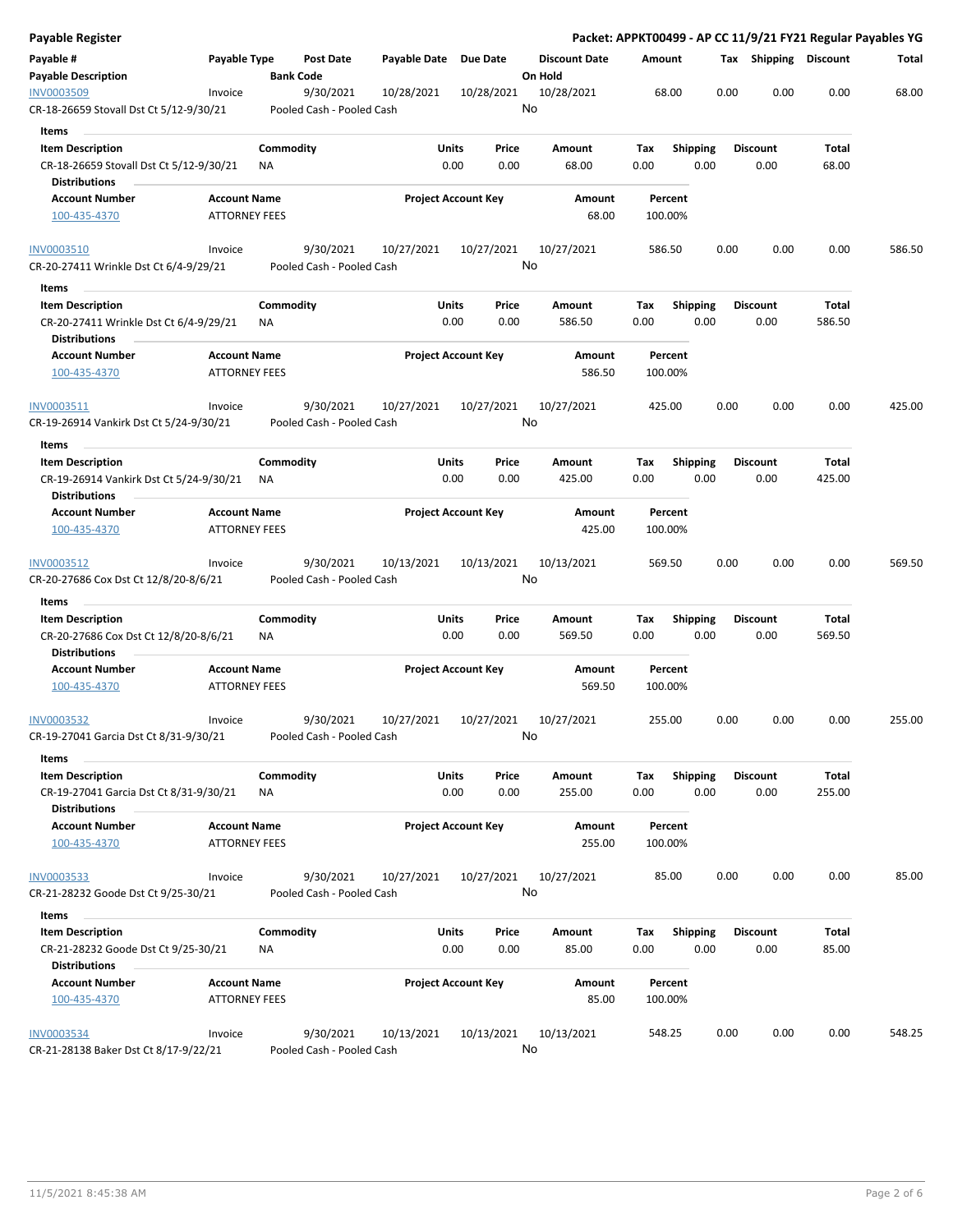| <b>Payable Register</b>                                                                               |                                             |                                        |                       |                            |                                 | Packet: APPKT00499 - AP CC 11/9/21 FY21 Regular Payables YG |      |                         |                      |          |
|-------------------------------------------------------------------------------------------------------|---------------------------------------------|----------------------------------------|-----------------------|----------------------------|---------------------------------|-------------------------------------------------------------|------|-------------------------|----------------------|----------|
| Payable #<br><b>Payable Description</b>                                                               | Payable Type                                | <b>Post Date</b><br><b>Bank Code</b>   | Payable Date Due Date |                            | <b>Discount Date</b><br>On Hold | Amount                                                      |      | Tax Shipping Discount   |                      | Total    |
| Items<br><b>Item Description</b><br>CR-21-28138 Baker Dst Ct 8/17-9/22/21                             |                                             | Commodity<br>NA                        | Units<br>0.00         | Price<br>0.00              | Amount<br>548.25                | <b>Shipping</b><br>Tax<br>0.00                              | 0.00 | <b>Discount</b><br>0.00 | Total<br>548.25      |          |
| <b>Distributions</b><br><b>Account Number</b><br>100-435-4370                                         | <b>Account Name</b><br><b>ATTORNEY FEES</b> |                                        |                       | <b>Project Account Key</b> | Amount<br>548.25                | Percent<br>100.00%                                          |      |                         |                      |          |
| <b>INV0003535</b><br>CR-21-28161 Jones Dst Ct 7/15-9/29/21                                            | Invoice                                     | 9/30/2021<br>Pooled Cash - Pooled Cash | 10/29/2021            | 10/29/2021                 | 10/29/2021<br>No                | 569.50                                                      | 0.00 | 0.00                    | 0.00                 | 569.50   |
| Items                                                                                                 |                                             |                                        |                       |                            |                                 |                                                             |      |                         |                      |          |
| <b>Item Description</b><br>CR-21-28161 Jones Dst Ct 7/15-9/29/21<br><b>Distributions</b>              |                                             | Commodity<br><b>NA</b>                 | Units<br>0.00         | Price<br>0.00              | Amount<br>569.50                | <b>Shipping</b><br>Tax<br>0.00                              | 0.00 | <b>Discount</b><br>0.00 | Total<br>569.50      |          |
| <b>Account Number</b><br>100-435-4370                                                                 | <b>Account Name</b><br><b>ATTORNEY FEES</b> |                                        |                       | <b>Project Account Key</b> | Amount<br>569.50                | Percent<br>100.00%                                          |      |                         |                      |          |
| <b>INV0003536</b><br>FA-21-45326 LF/AS/GS/LO Dst Ct 5/18-9/9/21                                       | Invoice                                     | 9/30/2021<br>Pooled Cash - Pooled Cash | 9/30/2021             | 9/30/2021                  | 9/30/2021<br>No                 | 1,083.75                                                    | 0.00 | 0.00                    | 0.00                 | 1,083.75 |
| Items<br><b>Item Description</b><br>FA-21-45326 LF/AS/GS/LO Dst Ct 5/18-9/9 NA                        |                                             | Commodity                              | Units<br>0.00         | Price<br>0.00              | Amount<br>1,083.75              | <b>Shipping</b><br>Tax<br>0.00                              | 0.00 | <b>Discount</b><br>0.00 | Total<br>1,083.75    |          |
| <b>Distributions</b><br><b>Account Number</b><br>100-435-4360                                         | <b>Account Name</b>                         | ATTORNEY FEES- CPS CASES               |                       | <b>Project Account Key</b> | Amount<br>1,083.75              | Percent<br>100.00%                                          |      |                         |                      |          |
| INV0003537<br>FA-20-45008 AW Dst Ct 3/16-9/3/21                                                       | Invoice                                     | 9/30/2021<br>Pooled Cash - Pooled Cash | 10/28/2021            | 10/28/2021                 | 10/28/2021<br>No                | 301.75                                                      | 0.00 | 0.00                    | 0.00                 | 301.75   |
| Items                                                                                                 |                                             |                                        |                       |                            |                                 |                                                             |      |                         |                      |          |
| <b>Item Description</b><br>FA-20-45008 AW Dst Ct 3/16-9/3/21<br><b>Distributions</b>                  |                                             | Commodity<br>ΝA                        | Units<br>0.00         | Price<br>0.00              | Amount<br>301.75                | Tax<br><b>Shipping</b><br>0.00                              | 0.00 | <b>Discount</b><br>0.00 | Total<br>301.75      |          |
| <b>Account Number</b><br>100-435-4360                                                                 | <b>Account Name</b>                         | <b>ATTORNEY FEES- CPS CASES</b>        |                       | <b>Project Account Key</b> | Amount<br>301.75                | Percent<br>100.00%                                          |      |                         |                      |          |
|                                                                                                       |                                             |                                        |                       |                            |                                 |                                                             |      |                         | <b>Vendor Total:</b> | 4,950.00 |
| <b>Vendor:</b> VEN02440 - Law Office of Bi Hunt<br>INV0003504<br>CR-20-27865 Knapp Dst Ct 4/6-9/29/21 | Invoice                                     | 9/30/2021<br>Pooled Cash - Pooled Cash | 10/28/2021            | 11/9/2021                  | 10/28/2021<br>No                | 1,224.00                                                    | 0.00 | 0.00                    | 0.00                 | 1,224.00 |
| Items<br><b>Item Description</b><br>CR-20-27865 Knapp Dst Ct 4/6-9/29/21                              |                                             | Commodity<br>ΝA                        | Units<br>0.00         | Price<br>0.00              | Amount<br>1,224.00              | Tax<br>Shipping<br>0.00                                     | 0.00 | <b>Discount</b><br>0.00 | Total<br>1,224.00    |          |
| <b>Distributions</b><br><b>Account Number</b><br>100-435-4370                                         | <b>Account Name</b><br><b>ATTORNEY FEES</b> |                                        |                       | <b>Project Account Key</b> | Amount<br>1,224.00              | Percent<br>100.00%                                          |      |                         |                      |          |
| <b>INV0003505</b><br>CR-21-27991 Newsome Dst Ct 2/10-9/27/21                                          | Invoice                                     | 9/30/2021<br>Pooled Cash - Pooled Cash | 10/28/2021            | 10/28/2021                 | 10/28/2021<br>No                | 918.00                                                      | 0.00 | 0.00                    | 0.00                 | 918.00   |
| Items                                                                                                 |                                             |                                        |                       |                            |                                 |                                                             |      |                         |                      |          |
| <b>Item Description</b><br>CR-21-27991 Newsome Dst Ct 2/10-9/27/ NA                                   |                                             | Commodity                              | Units<br>0.00         | Price<br>0.00              | Amount<br>918.00                | Shipping<br>Tax<br>0.00                                     | 0.00 | <b>Discount</b><br>0.00 | Total<br>918.00      |          |
| <b>Distributions</b><br><b>Account Number</b><br>100-435-4370                                         | <b>Account Name</b><br><b>ATTORNEY FEES</b> |                                        |                       | <b>Project Account Key</b> | Amount<br>918.00                | Percent<br>100.00%                                          |      |                         |                      |          |
| <b>INV0003538</b><br>FA-21-45315 BA Dst Ct 5/25-9/17/21                                               | Invoice                                     | 9/30/2021<br>Pooled Cash - Pooled Cash | 9/17/2021             | 9/30/2021                  | 9/17/2021<br>No                 | 792.00                                                      | 0.00 | 0.00                    | 0.00                 | 792.00   |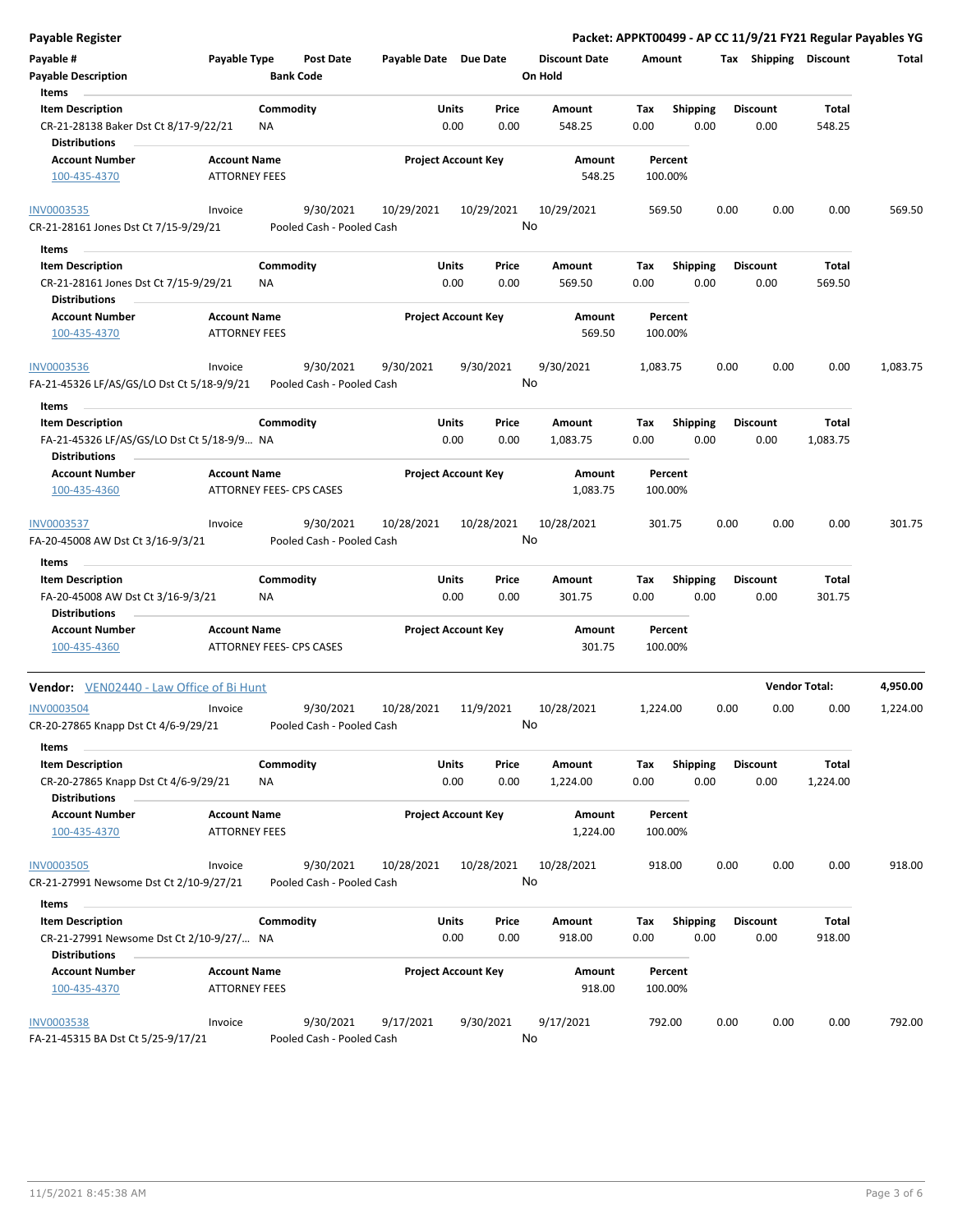| <b>Payable Register</b>             |                     |                           |              |                            |           |                      |          |                 | Packet: APPKT00499 - AP CC 11/9/21 FY21 Regular Payables YG |                 |          |
|-------------------------------------|---------------------|---------------------------|--------------|----------------------------|-----------|----------------------|----------|-----------------|-------------------------------------------------------------|-----------------|----------|
| Payable #                           | Payable Type        | <b>Post Date</b>          | Payable Date |                            | Due Date  | <b>Discount Date</b> | Amount   |                 | Shipping<br>Tax                                             | <b>Discount</b> | Total    |
| <b>Payable Description</b><br>Items |                     | <b>Bank Code</b>          |              |                            |           | On Hold              |          |                 |                                                             |                 |          |
| <b>Item Description</b>             |                     | Commodity                 |              | <b>Units</b>               | Price     | Amount               | Tax      | <b>Shipping</b> | <b>Discount</b>                                             | Total           |          |
| FA-21-45315 BA Dst Ct 5/25-9/17/21  |                     | <b>NA</b>                 |              | 0.00                       | 0.00      | 792.00               | 0.00     | 0.00            | 0.00                                                        | 792.00          |          |
| <b>Distributions</b>                |                     |                           |              |                            |           |                      |          |                 |                                                             |                 |          |
| <b>Account Number</b>               | <b>Account Name</b> |                           |              | <b>Project Account Key</b> |           | Amount               |          | Percent         |                                                             |                 |          |
| 100-435-4360                        |                     | ATTORNEY FEES- CPS CASES  |              |                            |           | 792.00               |          | 100.00%         |                                                             |                 |          |
| <b>INV0003539</b>                   | Invoice             | 9/30/2021                 | 9/14/2021    |                            | 9/30/2021 | 9/14/2021            | 2,016.00 |                 | 0.00<br>0.00                                                | 0.00            | 2,016.00 |
| FA-21-45118 JT Dst Ct 1/18-9/14/21  |                     | Pooled Cash - Pooled Cash |              |                            |           | No                   |          |                 |                                                             |                 |          |
| Items                               |                     |                           |              |                            |           |                      |          |                 |                                                             |                 |          |
| <b>Item Description</b>             |                     | Commodity                 |              | Units                      | Price     | Amount               | Tax      | <b>Shipping</b> | <b>Discount</b>                                             | Total           |          |
| FA-21-45118 JT Dst Ct 1/18-9/14/21  |                     | <b>NA</b>                 |              | 0.00                       | 0.00      | 2,016.00             | 0.00     | 0.00            | 0.00                                                        | 2,016.00        |          |
| <b>Distributions</b>                |                     |                           |              |                            |           |                      |          |                 |                                                             |                 |          |
| <b>Account Number</b>               | <b>Account Name</b> |                           |              | <b>Project Account Key</b> |           | Amount               |          | Percent         |                                                             |                 |          |
| 100-435-4360                        |                     | ATTORNEY FEES- CPS CASES  |              |                            |           | 2,016.00             |          | 100.00%         |                                                             |                 |          |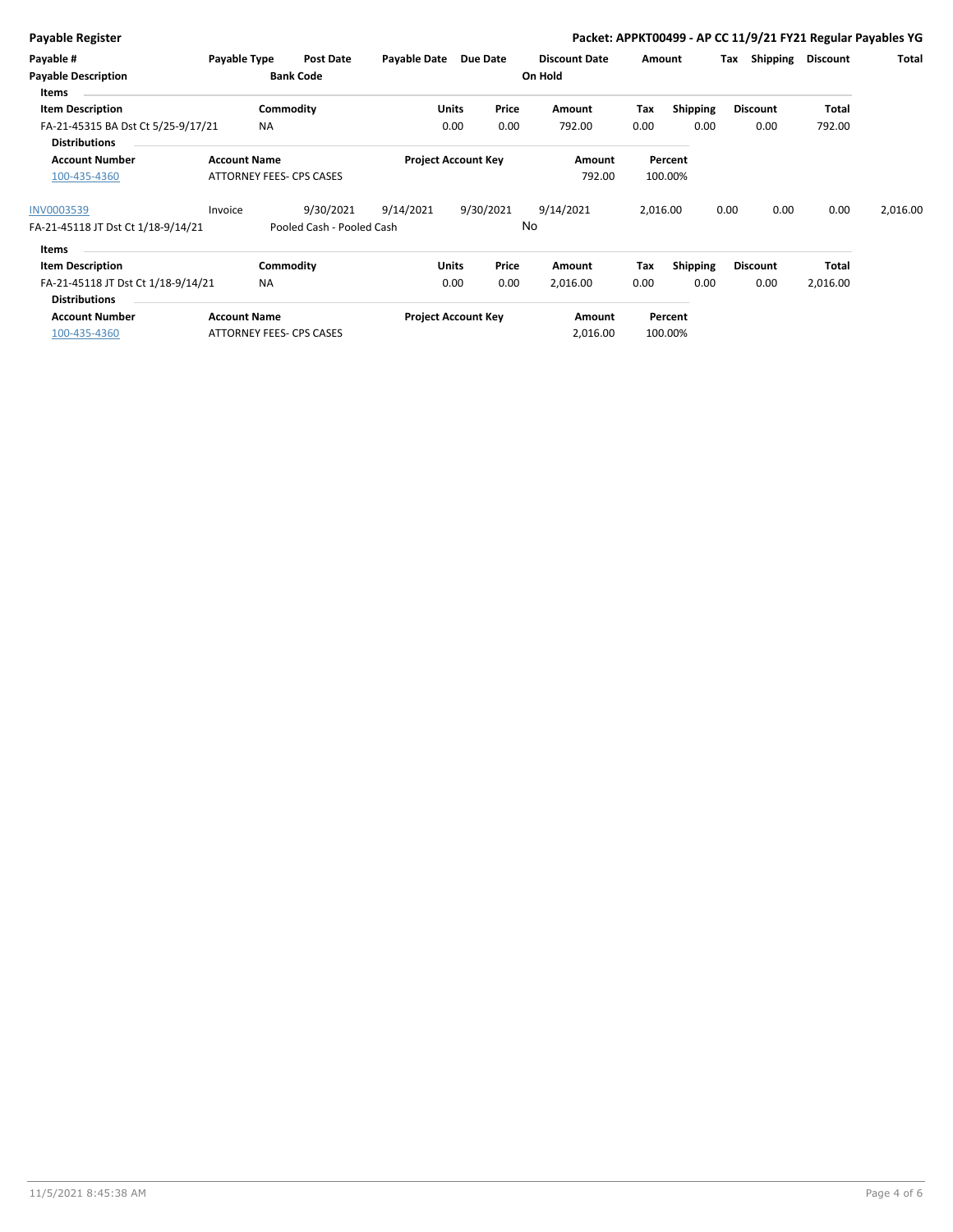# Payable Summary

| Type    | Count               | Gross     | Tax  | <b>Shipping</b> | <b>Discount</b> | <b>Total</b> | <b>Manual Payment</b> | <b>Balance</b> |
|---------|---------------------|-----------|------|-----------------|-----------------|--------------|-----------------------|----------------|
| Invoice | 19                  | 12,711.47 | 0.00 | 0.00            | 0.00            | 12,711.47    | 0.00                  | 12,711.47      |
|         | <b>Grand Total:</b> | 12,711.47 | 0.00 | 0.00            | 0.00            | 12.711.47    | 0.00                  | 12,711.47      |